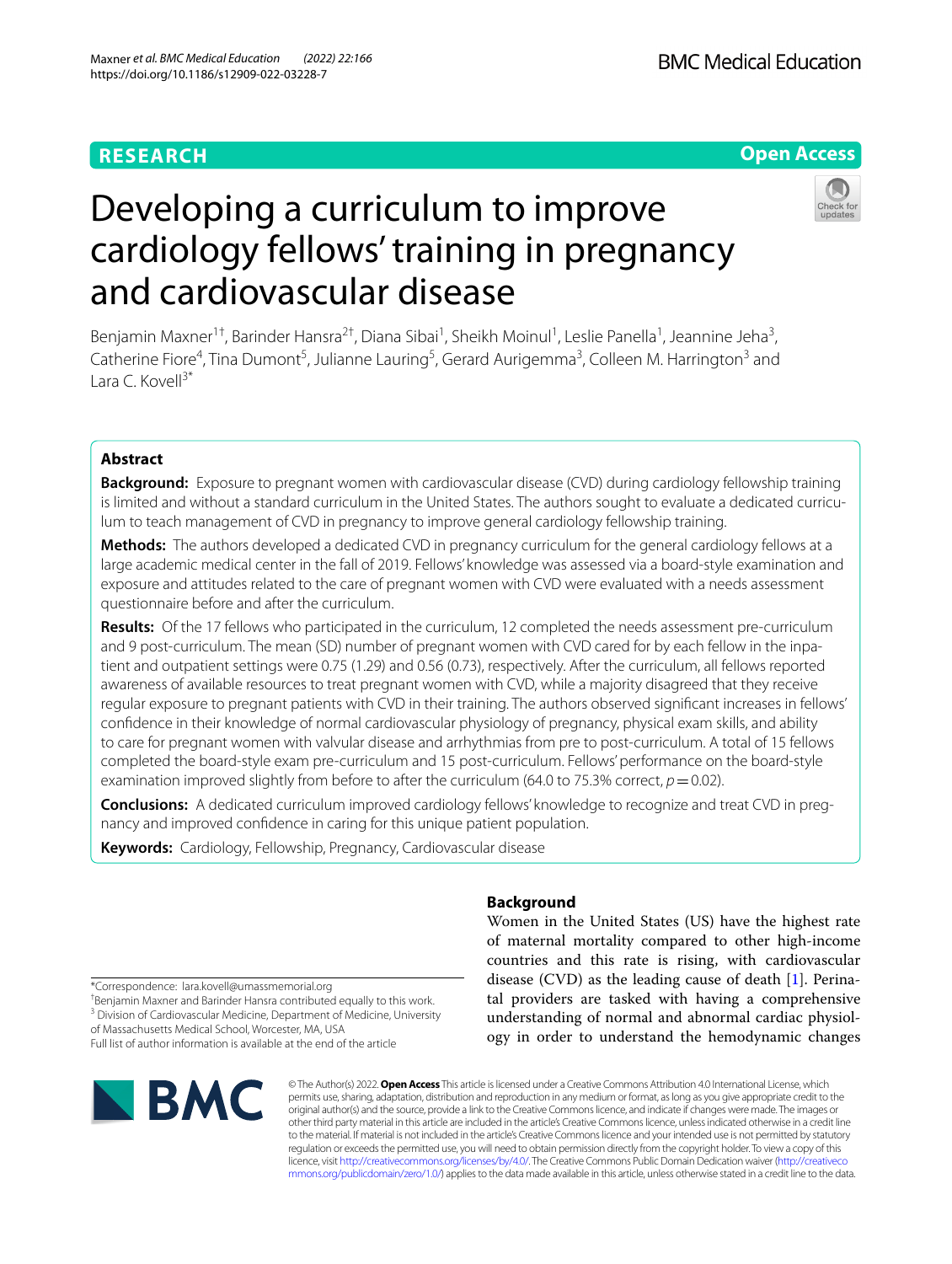that occur in pregnancy. Cardiologists are central to the care of women with CVD who are planning to become pregnant or are already pregnant. This includes women at high risk for complications during pregnancy, such as those with underlying cardiomyopathies, aortopathies, valvular disease, arrhythmias, or congenital heart disease [\[2](#page-6-1)]. CVD in pregnancy is associated with increased pregnancy complications and mortality at later stages in life [[2\]](#page-6-1). For these reasons, it is important for women with risk factors of CVD and established CVD to be followed closely by cardiology throughout pregnancy and beyond.

Despite these unfortunate trends in women's health, there is no standard curriculum or minimum requirements for cardiology fellows in the US to learn about the management of CVD in pregnancy. The Cardiologyspecifc Accreditation Council for Graduate Medical Education (ACGME) requires all cardiology fellows to be familiar with the management of pregnancy and heart disease [[3](#page-6-2)] but does not have specifc curricular recommendations. Furthermore, these skills are not taught or assessed in a standard fashion but rather dependent on individual experience and faculty instruction which can lead to heterogeneity in fellow skills and experience. It is also unknown what current exposure US cardiology fellows have to women with CVD who are planning to become or are already pregnant.

In response to these gaps, we sought to develop and evaluate a multi-disciplinary pregnancy and CVD curriculum for cardiology fellows and to assess their knowledge, attitudes, and exposure to this unique population in order to improve cardiology fellowship training.

## **Methods**

We created an interactive, multi-disciplinary pregnancy and CVD lecture series that spanned the course of 4weeks in the fall of 2019 for the general cardiology fellows at the University of Massachusetts Medical Center. IRB approval was not required for this study since no personal information was disclosed and results of the study's surveys did not afect the fellows' standing in the program. This lecture series was led by expert physicians in their respective felds including general cardiology, electrophysiology, maternal fetal medicine, and hematology. The lecture topics covered included physiological and hemodynamic changes during pregnancy, arrhythmias, valvular disease, pre-conception counseling, predelivery planning, cardiomyopathies, anti-coagulation, hypertension, and a dedicated lecture on the safety of cardiovascular medications in pregnancy (Table [1\)](#page-2-0)**.** Fellows were encouraged to actively participate in lectures by asking questions and working through relevant casebased learning presentations.

We assessed knowledge via board-style examination questions adapted from the American College of Cardiology In-Training Exam and evaluated exposure and attitudes through a needs assessment questionnaire before and after the curriculum. The needs assessment questionnaire focused on fellows' confdence in treating pregnant patients with CVD, their clinical exposure to this unique population during their training, and their understanding of the resources available to them at our institution. Each needs assessment questionnaire prompt used a 5-point Likert scale to rate agreement or disagreement with a statement about the management of CVD during pregnancy. We grouped survey responses on the 5-point Likert scale into three larger categories (strongly disagree or somewhat disagree, neutral, somewhat agree or strongly agree) and the proportion of fellows selecting each response were compared between timepoints using Fisher's exact test. We compared board-style examination results by content category and overall score using twosample t-tests. A *p*-value of <0.05 was considered statistically signifcant for all comparisons. We completed all analyses using R version 3.5.1.

At the end of the curriculum, we conducted a townhall style discussion with the general cardiology fellows to discuss the positive aspects and areas where improvement was needed. In addition, we discussed future lecture topics of interest along with potential changes to improve future iterations.

# **Results**

Of the 17 general cardiology fellows who participated in the curriculum, 12 completed the needs assessment pre-curriculum and 9 completed the assessment postcurriculum. The mean (SD) number of pregnant women with cardiovascular disease cared for by fellows in the inpatient and outpatient setting were 0.75 (1.29) and 0.56 (0.73), respectively. After the curriculum, 88.9% of the fellows agreed or strongly agreed that their program ofered a structured pregnancy and heart disease curriculum, while all the fellows agreed or strongly agreed that they were aware of resources available to them to treat pregnant women with cardiovascular disease (Fig. [1](#page-3-0)). However, 78% disagreed or strongly disagreed with the statement "I am exposed to pregnant patients with suspected or known cardiovascular disease regularly in my training". In addition, there were signifcant increases in the proportion of fellows reporting agreement or strong agreement with their confdence in their knowledge of normal cardiovascular physiology of pregnancy, their physical exam skills distinguishing normal from abnormal in pregnant patients, and their abilities to care for pregnant women with valvular disease and arrhythmias (All  $p < 0.05$ ) (Fig. [1](#page-3-0)).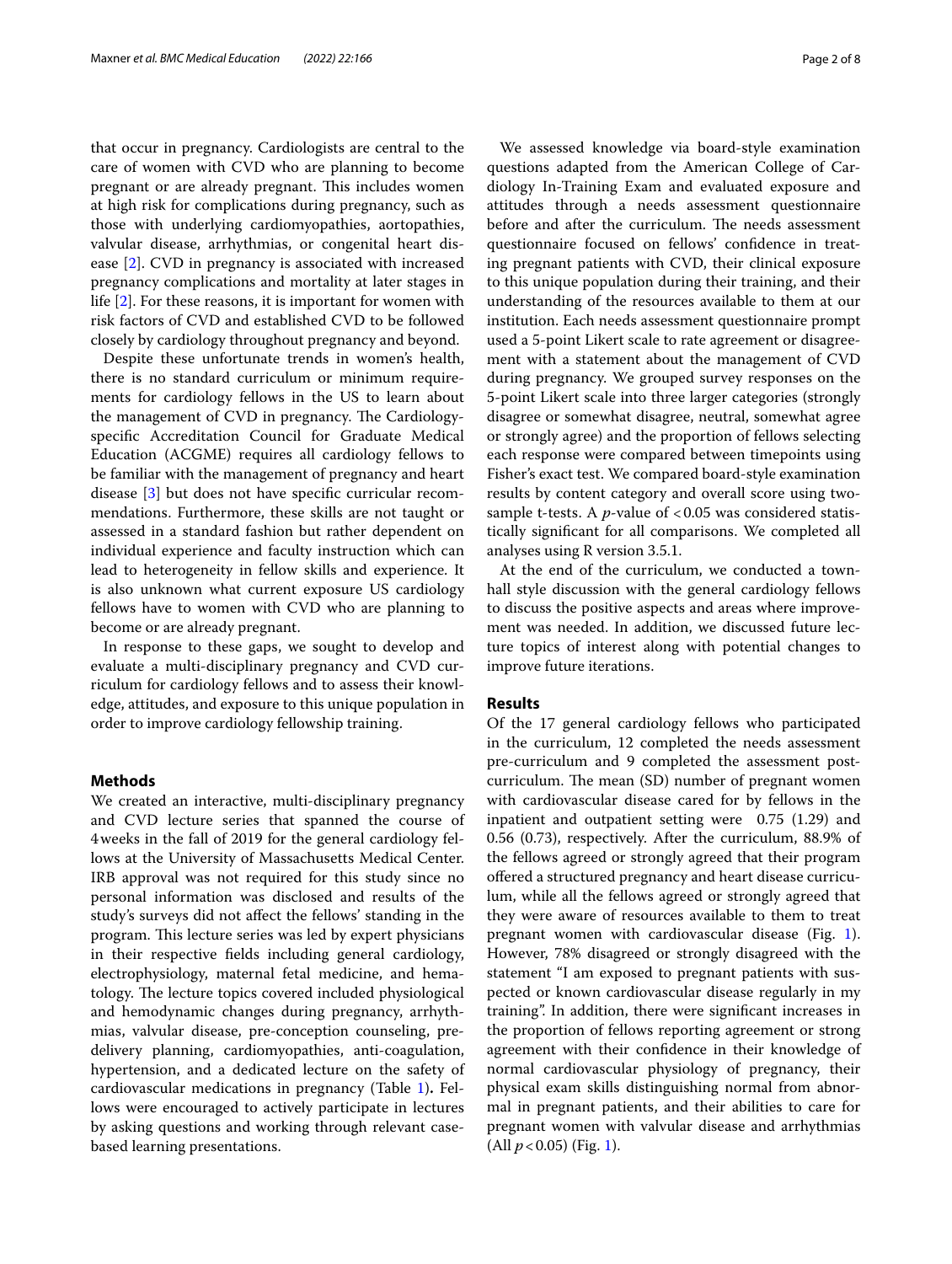#### <span id="page-2-0"></span>**Table 1** Lecture topics and corresponding objectives presented in fall curriculum

| <b>Lecture Topic</b>                                                | Objectives                                                                                                                                                                                                                                                                                                                                                                                                                                      |
|---------------------------------------------------------------------|-------------------------------------------------------------------------------------------------------------------------------------------------------------------------------------------------------------------------------------------------------------------------------------------------------------------------------------------------------------------------------------------------------------------------------------------------|
| Introduction to Pregnancy and Physiology                            | • Review basics of cardiovascular physiology.<br>• Understand normal physiological changes during pregnancy.<br>· Review case-based scenarios of everyday practice.                                                                                                                                                                                                                                                                             |
| Pregnancy and Heart Disease: Hypertensive<br>Disorders of Pregnancy | • Review the definitions of hypertensive disorders of pregnancy.<br>• Describe the rationale for treatment of hypertension in pregnancy.<br>• Understand the long-term implications of preeclampsia on cardiovascular healthy.                                                                                                                                                                                                                  |
| Pre-Conception Counseling                                           | • Review the hemodynamic changes during pregnancy, normal and abnormal physical exams and<br>symptoms.<br>. Describe the rationale for pre-conception counseling and tools we have to estimate risk.<br>• Understand the cardiac contraindications for pregnancy.                                                                                                                                                                               |
| Pre-Delivery Planning                                               | • Outline an approach to preconception planning for women with cardiovascular disease.<br>. Describe the appropriate types of monitoring required during pregnancy.<br>• List the considerations that need to be covered when making recommendations for delivery planning.                                                                                                                                                                     |
| Medication Use and Safety in Pregnancy                              | • Name the factors that affect teratogenic potential of a medication during pregnancy and lactation.<br>. Discuss the pregnancy and lactation-related risks of the major classes of medications used for cardio-<br>vascular disease.<br>• List potential resources for up to date information on medication use in pregnancy and lactation.                                                                                                    |
| Valvular Disease in Pregnancy                                       | • Describe the normal hemodynamic physiologic changes associated with pregnancy.<br>• Review the clinical findings and echocardiographic findings seen in mitral and aortic stenosis.<br>. Discuss the effect of pregnancy on mitral and aortic stenosis and their management.<br>• Management of anticoagulation for mechanical valves in pregnancy.<br>. Discuss preconception counseling regarding valve type and the risk during pregnancy. |
| Arrythmias in Pregnancy                                             | • Most common arrhythmia in pregnancy – modern day<br>• Cardiac arrest in pregnancy<br>a. Timing of cesarean delivery in cardiac arrest<br>b. Mode of effective CPR in pregnancy<br>• Anticoagulation in pregnancy<br>a. Mechanical Valves<br>b. Atrial fibrillation<br>· Safe antiarrhythmic drugs (AADs)<br>a. Beta Blockers<br>b. Calcium Channel Blockers<br>c. Other AADs<br>• Contraindicated cardiac medications.                        |

In regard to the board-style examination, a total of 15 fellows completed the exam pre-curriculum and 15 post-curriculum. Fellows' performance on the examination signifcantly improved from 64.0% correct precurriculum to 75.3% correct post-curriculum ( $p=0.02$ ). Specifcally, fellows scored signifcantly higher on electrophysiology after the curriculum with an increased focus on case examples and medications (0% vs 93.3% correct,  $p < 0.01$ ). There were no significant changes in performance on the cardiomyopathy, coronary artery disease, valvular disease, hypertension, and congenital heart disease questions (Fig. [2\)](#page-4-0).

# **Discussion**

In this curriculum-based prospective study, we found that regular cardiology fellow exposure to pregnant women with CVD is low at our medical center. Our dedicated curriculum improved cardiology fellows' knowledge and attitudes towards caring for this vulnerable population. We observed increased confdence among fellows in their physical exam skills distinguishing normal from abnormal in pregnant patients and in their abilities to care for pregnant women with valvular disease and arrhythmias.

In the current cardiology training model, multiple gaps exist within fellows' clinical exposure to pregnant women with CVD and the disbursement of relevant clinical knowledge and skills. To address these gaps, a curriculum and training program is needed where cardiology fellows develop comprehensive knowledge and skills to recognize the normal and abnormal changes occurring in pregnancy. However, the ACGME does not have a standardized education series for trainees on this topic. The ACGME does require cardiology fellows to be familiar with management of pregnancy and heart disease, specifcally stating "fellows must be able to provide patient care that is compassionate, appropriate, and efective for the treatment of health problems and the promotion of health in heart disease in pregnancy." [[3\]](#page-6-2) Unfortunately, specifc topics or disease processes are not highlighted. Over the past 20 years, the American College of Cardiology (ACC) has recognized and supported the utilization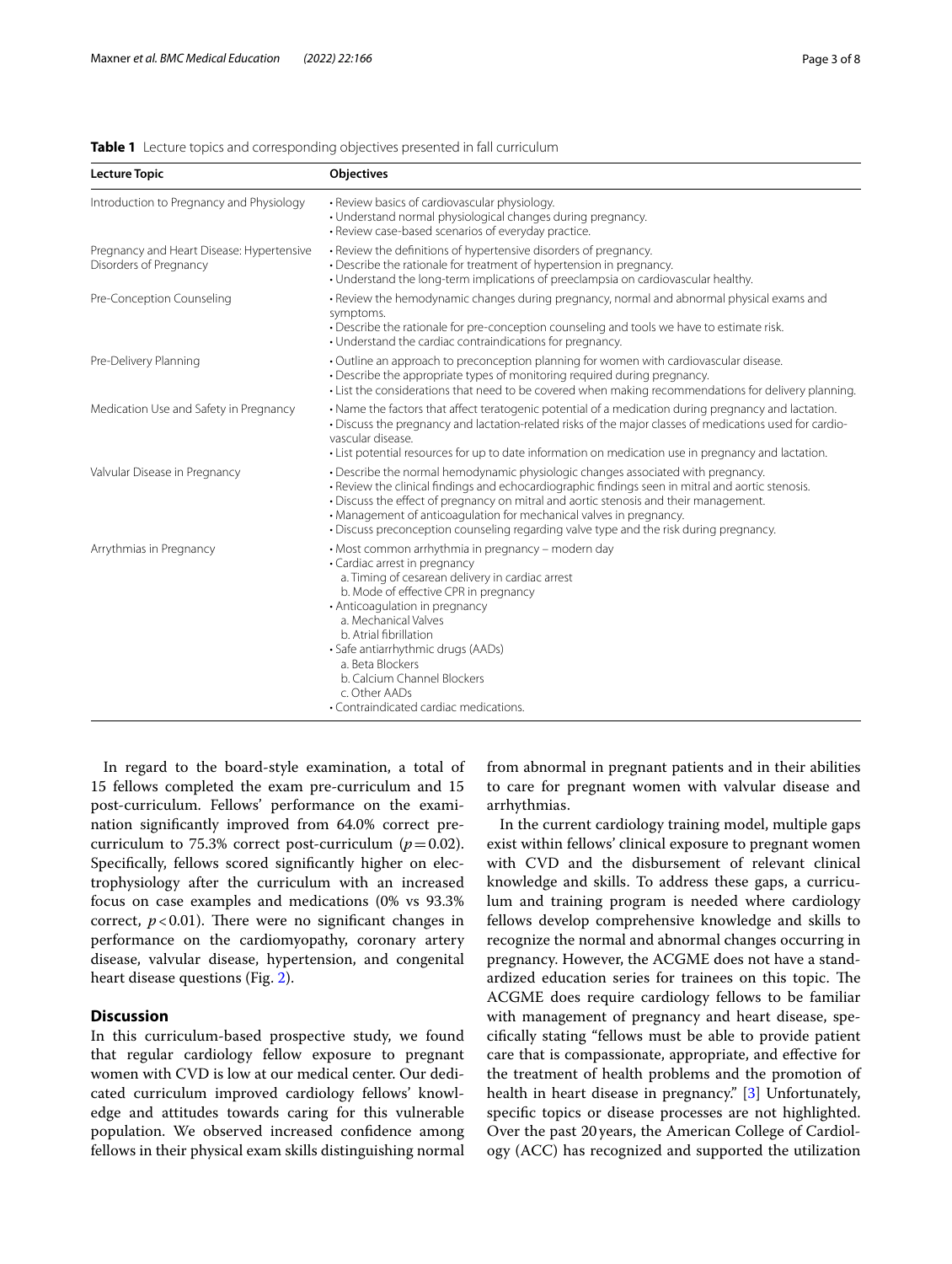

<span id="page-3-0"></span>of the Core Cardiology Statement (COCATS) to help defne the academic, clinical, and technical skills required for proficiency in adult cardiology  $[4]$  $[4]$ . Despite the presence of core competencies, the COCATS do not defne structured curriculum for cardiology fellows across the country to study pregnancy-related CVD. In fact, COCATS is a product that results entirely from expert consensus, rather than educational research [\[5](#page-6-4)]. In contrast, the American Board of Obstetrics and Gynecology along with the Maternal-Fetal Medicine ACGME have detailed educational objectives for their trainees including but not limited to: describing normal cardiac function in pregnancy, auscultatory and hemodynamic changes, and interpretation and expected results from maternal echocardiography in pregnancy  $[6]$  $[6]$  $[6]$ . There is also a strong emphasis on identifying preexisting maternal cardiac conditions, which may adversely afect cardiac function during and after pregnancy, such as mitral stenosis, aortic regurgitation, and right-to-left shunts  $[6, 7]$  $[6, 7]$  $[6, 7]$  $[6, 7]$ . This study aimed to address these gaps by offering a standardized curriculum taught by experts in multiple specialties to increase fellows' exposure to cases of pregnant women with CVD and improve the acquisition of clinical knowledge and skills necessary to provide better care.

Prior studies have shown physicians are spending less time at the bedside, which has contributed to a decline in physical diagnosis and cardiopulmonary examination skills [[8\]](#page-6-7). A report from nine maternal mortality review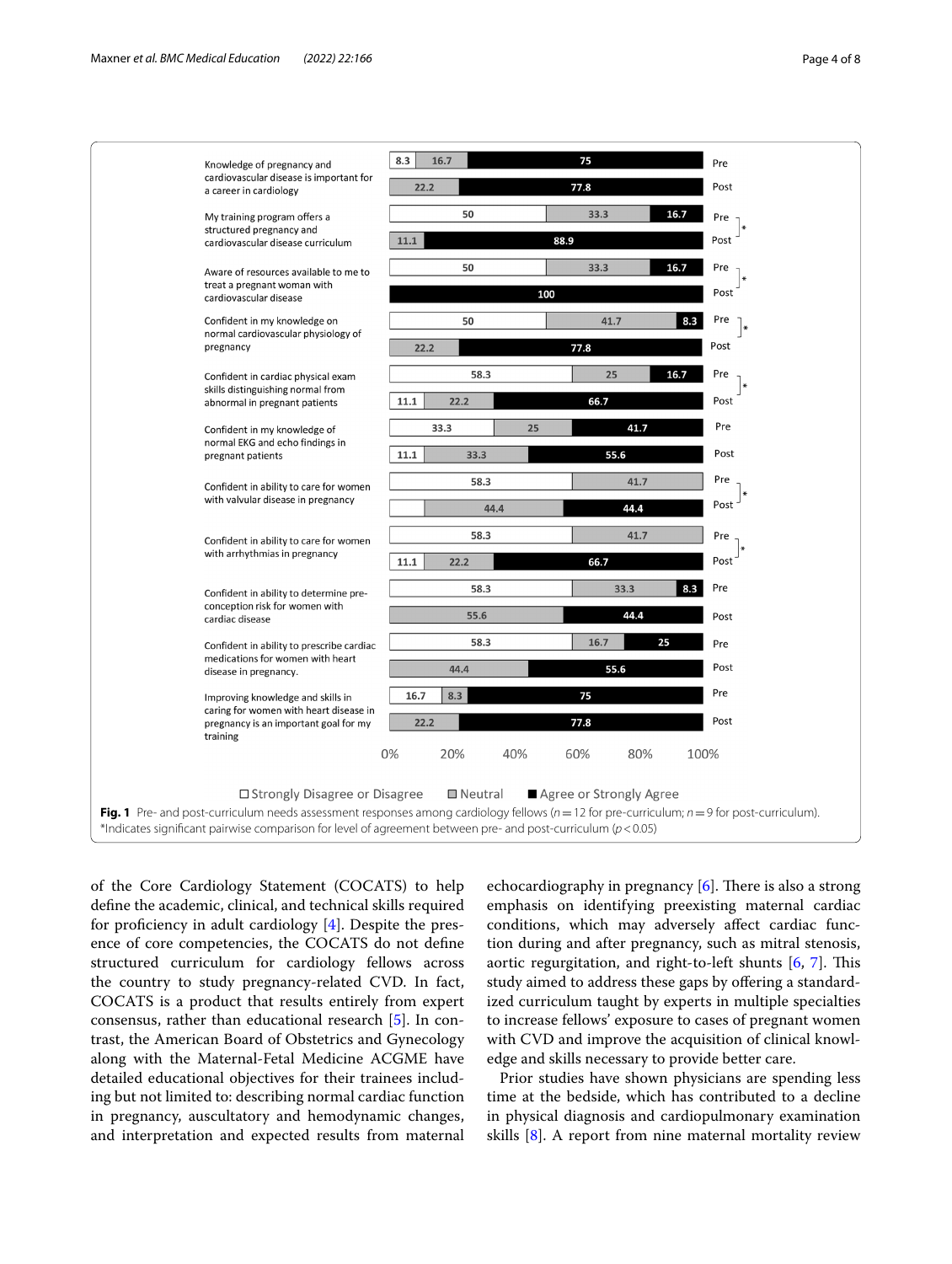

<span id="page-4-0"></span>committees also identifed systems of care and provider factors contributing to maternal mortality, with lack of knowledge and inadequate training as major dominant themes. Specifcally, provider factors represented 26%, 37%, and 62% of the critical factors responsible for maternal cardiovascular deaths, maternal cardiomyopathy deaths, and preeclampsia and eclampsia deaths, respectively [\[9](#page-6-8)]. In our study, fellows' confdence in their physical exam skills and ability to care for pregnant women with CVD was low at baseline. It was encouraging that fellows who participated in the curriculum reported signifcant increases in their confdence to distinguish abnormal from normal fndings on physical exam in pregnant women and to care for pregnant women with arrhythmias or valvular disease. With maternal mortality on the rise and CVD being the leading cause of maternal death [[1\]](#page-6-0), there is an urgent responsibility of cardiology fellowship programs to develop systematic methods of training fellows who are equipped with the knowledge, skills, and resources needed to treat these patients. Increasing cardiology fellows' exposure to these patients and expanding their knowledge base and clinical skillset can signifcantly impact the health of pregnant women with CVD throughout the U.S. [[5\]](#page-6-4)

Recently, both the European Society of Cardiology and the ACC have endorsed a multidisciplinary team approach for women with CVD with moderate or high-risk of complications during pregnancy. This team should aid in counseling and management prior to conception and during pregnancy, delivery, and the postpartum period. The minimum team requirements are a cardiologist, obstetrician, and anesthesiologist, all with expertise in the management of high-risk pregnancies in women with heart disease [[2,](#page-6-1) [10\]](#page-6-9). In theory, any cardiology fellows going into practice could be a part of this crucial team. However, without a well-trained, profcient cardiologist familiar with CVD and complications during pregnancy, less than ideal care may be delivered, which can contribute to poor outcomes. Mirroring the multidisciplinary nature of the care team, educational initiatives should include of all specialties involved in the treatment of this vulnerable population in order to leverage the unique expertise of each discipline [\[11](#page-6-10)]. Our curriculum included lectures taught by multiple members of this interdisciplinary team and focused on care from pre-pregnancy counseling through postpartum followup. Refecting this broad exposure, all fellows reported increased awareness of the resources available to them to treat pregnant women with CVD, which should allow them to coordinate care more efficiently among team members in the future.

The lectures delivered in the curriculum were given over the span of 4weeks and the cardiology fellows showed improvement in their knowledge base after the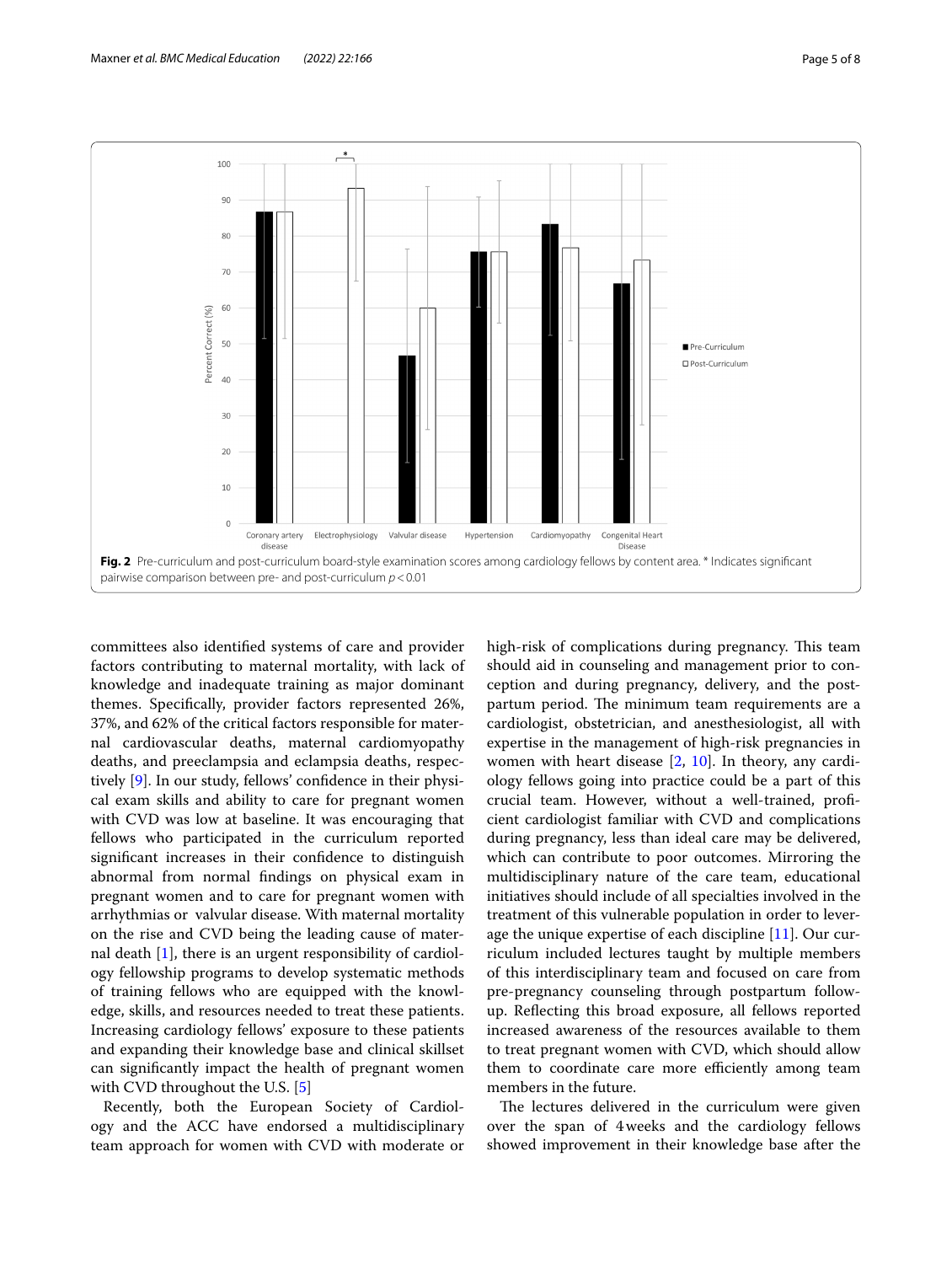completion of the lecture series. There is limited data regarding efective educational strategies for trainees, and even less data looking at changing the duration of lectures to improve knowledge retention  $[12]$  $[12]$ . The primary goal of education is to promote long-term knowledge storage and retrieval  $[13]$  $[13]$ . A small study suggests dispersed delivery (DD) of lectures versus mass delivery (MD) is more efective at long term knowledge retention and retrieval  $[13]$  $[13]$ . This led us to deliver our curriculum over a short, dedicated time period but not all in 1 day to promote repetition and ensure long-term knowledge retention needed for critical thinking and application of knowledge to clinical scenarios. Our lecturers also focused on encouraging audience participation, providing case-based learning, and incorporating questions – all efective strategies to engage trainees in critical thinking and analysis of complex medical conditions [[14\]](#page-6-13). With the strategic design of this curriculum, fellows' retention of the information and performance on the board-style examination signifcantly improved from before to after the lecture series.

A critical component of implementing training programs is accurately assessing their impact. A widely utilized process to assess educational programs is the Kirkpatrick Model, which utilizes a 4-level model of increasing complexity from 1) reaction, 2) learning, 3) behavior, and 4) result [\[15](#page-7-0)]. Our curriculum reached level 2 in the Kirkpatrick model based on the results of the board-style examination and the needs assessment, with fellows' increased knowledge and confdence in treating pregnant patients with CVD. However, we did not evaluate how the curriculum may have impacted their clinical practice and performance. Improving our curriculum to be operating at Kirkpatrick stage 4 would have a larger impact at an institutional and societal level [\[14](#page-6-13)]. With increased exposure to these patients in a clinical environment and the potential for simulation-based learning scenarios, future curriculum development can incorporate objective measures of how trainees' improved knowledge and confdence translate to clinical skills and outcomes.

Our study has several limitations. This was a single center experience, so the results may not be applicable to other institutions. However, our curriculum can serve as a starting point for other cardiology fellowship programs. We were not able to capture 100% participation in our assessments of the lecture series and curriculum, which could have made the fndings more robust. Additionally, we cannot rule out that the low score on the electrophysiology assessment is not partly due to a flaw in the question itself, and self-teaching could have contributed to the improvement on the post-curriculum assessment. As a result, the signifcance in the fellows' improved performance in this topic relative to the others may be overestimated. It is also important to highlight that unlike electrophysiology, some topics in the board style examination did not have corresponding lectures dedicated to these topics. This could explain the marked improvement in electrophysiology and support curriculum changes that include more comprehensive instruction on topics with less notable improvement on the examination. Furthermore, we have not conducted testing to assess long-term knowledge retention amongst the cardiology fellows.

Moreover, fellows were not assigned the same identifer when taking the needs assessment and board style examination pre and post curriculum. As a result, inferences on improvements that occurred on an individual basis after the curriculum was introduced cannot be made. While we were able to have physician faculty from several specialties involved in lecture presentations, this curriculum lacked the engagement of team members from other health professions such as pharmacists, social workers, or nurse-midwives that could have contributed diferent perspectives and added nuance important to recognize when providing care to pregnant women with CVD. Finally, a major limitation in this study is the lack of clinical skills assessments, which prevents us from evaluating the impact of fellows' improved knowledge and confdence on clinical outcomes in caring for this population.

Feedback from the needs assessment and post-curriculum town-hall discussion have focused our next steps – to address the low exposure to pregnant women with CVD during fellow training. On outpatient rotations, fellows will participate in our recently established Pregnancy and Heart Disease Clinic to increase exposure. We have regularly presented cases of pregnant women with CVD to the fellowship's weekly case discussion and plan to work with the program leaders to incorporate simulation model learning. With the recent COVID-19 global pandemic, many fellowship programs have suspended in-person conferences and transitioned to virtual learning. Increased familiarity with platforms such as Zoom (Zoom Video Communications, San Jose, California), and others allow sharing of patient-level data through a Health Insurance Portability and Accountability Act– compliant server making it easier to incorporate remote learning and multidisciplinary team discussion [\[16](#page-7-1)]. We plan to expand our curriculum's impact by providing live or on-demand formats that trainees in cardiology along with internal medicine, obstetrics and gynecology, maternal-fetal-medicine, and emergency medicine can access. Doing so will ensure the continuation of a multidisciplinary approach in engaging trainees with educational material and exposure to pregnancy and CVD to prevent loss of knowledge.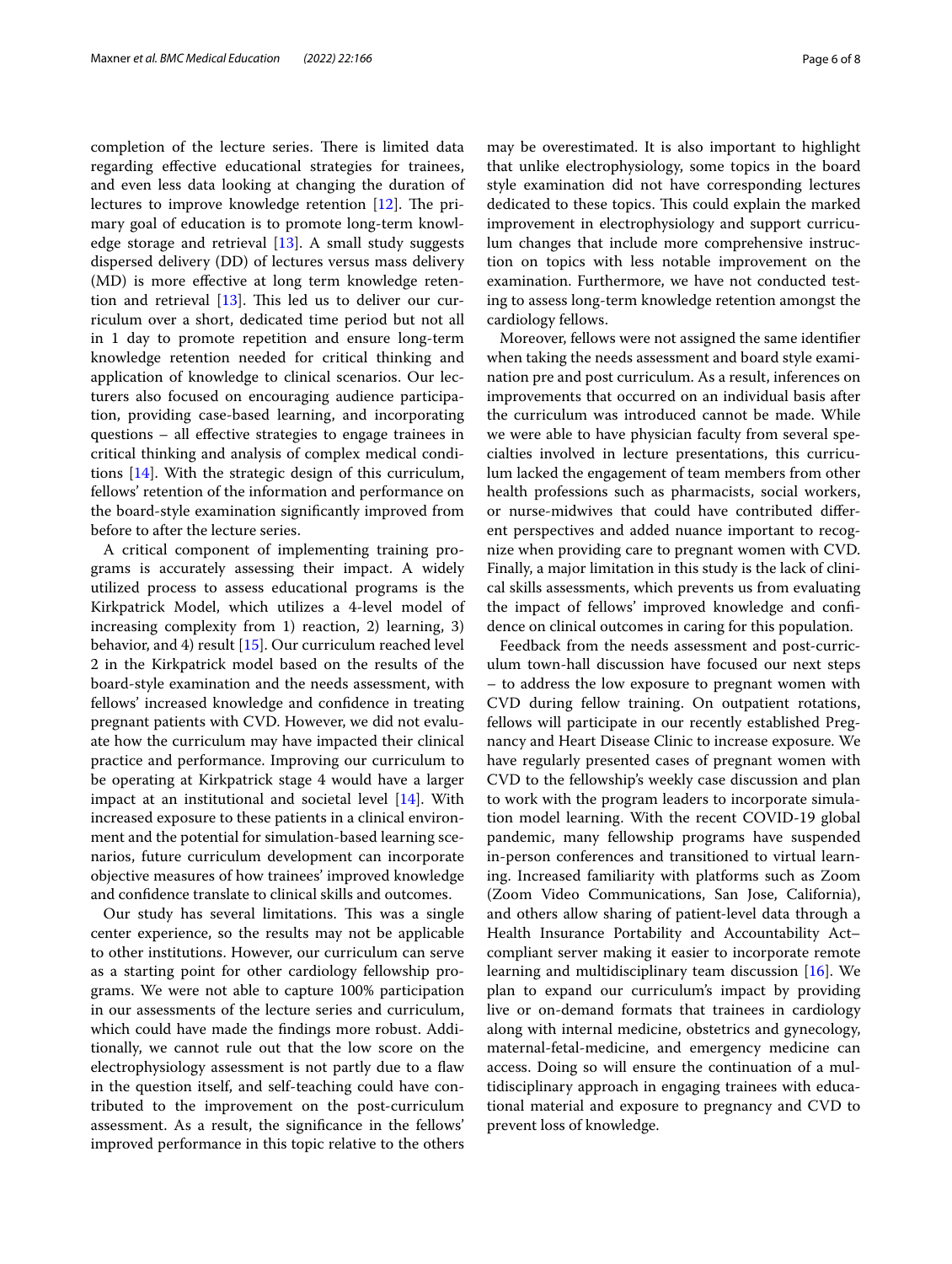## **Conclusions**

Managing pregnant women with CVD is a complex process that requires multidisciplinary care, including a cardiologist, obstetrician, and anesthesiologist. Regular cardiology fellow exposure to pregnant women with CVD is low at our large, academic medical center, and our focused curriculum on pregnancy and CVD improved fellows' knowledge and confdence. Although maternal mortality rates are rising, current pregnancy and CVD training and exposure for cardiology fellows remain inadequate. Standardized curricula must be developed in order to fll these critical knowledge gaps and improve outcomes for this vulnerable population.

#### **Abbreviations**

CVD: Cardiovascular disease; US: United States; ACGME: Accreditation Council for Graduate Medical Education; ACC: American College of Cardiology; COCATS: Core Cardiology Statement; DD: Dispersed Delivery; MD: Mass Delivery.

#### **Acknowledgements**

The authors wish to thank the cardiology fellows at the University of Massachusetts Medical School for taking the time to participate in the study.

#### **Authors' contributions**

BM – Statistical analysis, drafting the article, fnal approval of version to be published. BH - Study concept and design, acquisition of data, drafting the article, fnal approval of version to be published. DS – Study concept and design, drafting the article, fnal approval of version to be published. SM – Statistical analysis, critical revision of article, fnal approval of version to be published. LP – Study concept and design, critical revision of article, fnal approval of version to be published. JJ - Study concept and design, critical revision of article, fnal approval of version to be published. CF - Study concept and design, critical revision of article, fnal approval of version to be published. TD - Study concept and design, critical revision of article, fnal approval of version to be published. JL - Study concept and design, critical revision of article, fnal approval of version to be published. GA - Study concept and design, critical revision of article, fnal approval of version to be published. CH - Study concept and design, critical revision of article, fnal approval of version to be published. LCK – Study concept and design, acquisition of data, drafting the article, fnal approval of version to be published. All authors read and approved the manuscript.

#### **Funding**

LCK is supported in part by a Physician Development Pilot Grant at the University of Massachusetts. The funding body did not have any role in the design of the study and collection, analysis and interpretation of data, or in writing the manuscript.

## **Availability of data and materials**

The datasets used and analyzed during the current study are available from the corresponding author on reasonable request.

## **Declarations**

#### **Ethics approval and consent to participate**

Institutional Review Board (IRB) approval was requested for this study, and the University of Massachusetts Medical School IRB (0000160) determined that the proposed activity is not human subject research as defned by federal regulations (45 CFR §46). All surveys and questionnaires used were de-identifed**.** Verbal consent was obtained from all fellows prior to participation in the study, which was approved by the University of Massachusetts Medical School IRB.

#### **Consent for publication**

Not applicable.

## **Competing interests**

No potential confict of interest was reported by authors.

#### **Author details**

<sup>1</sup> University of Massachusetts Medical School, Worcester, MA, USA. <sup>2</sup> Department of Critical Care Medicine, University of Pittsburgh Medical Center, PA, Pittsburgh, USA.<sup>3</sup> Division of Cardiovascular Medicine, Department of Medicine, University of Massachusetts Medical School, Worcester, MA, USA. 4 Department of Medicine, University of Massachusetts Medical School, Worcester, MA, USA.<sup>5</sup> Division of Maternal-Fetal Medicine, Department of Obstetrics and Gynecology, University of Massachusetts Medical School, Worcester, MA, USA.

Received: 21 May 2021 Accepted: 25 February 2022 Published online: 10 March 2022

#### **References**

- <span id="page-6-0"></span>1. Creanga AA, Syverson C, Seed K, Callaghan WM. Pregnancyrelated mortality in the United States, 2011-2013. Obstet Gynecol. 2017;130(2):366–73.
- <span id="page-6-1"></span>2. Regitz-Zagrosek V, Roos-Hesselink JW, Bauersachs J, et al. 2018 ESC guidelines for the management of cardiovascular diseases during pregnancy. Eur Heart J. 2018;39(34):3165–241.
- <span id="page-6-2"></span>3. Accreditation Council for Graduate Medical Education. ACGME Program Requirements for Graduate Medical Education in Cardiovascular Disease (Subspecialty of Internal Medicine). [https://www.acgme.org/Portals/0/](https://www.acgme.org/Portals/0/PFAssets/ProgramRequirements/141_CardiovascularDisease_2019_TCC.pdf?ver=2019-03-26-090826-050) [PFAssets/ProgramRequirements/141\\_CardiovascularDisease\\_2019\\_TCC.](https://www.acgme.org/Portals/0/PFAssets/ProgramRequirements/141_CardiovascularDisease_2019_TCC.pdf?ver=2019-03-26-090826-050) pdf?ver=[2019-03-26-090826-050.](https://www.acgme.org/Portals/0/PFAssets/ProgramRequirements/141_CardiovascularDisease_2019_TCC.pdf?ver=2019-03-26-090826-050) Published 2019. Updated July 1, 2019. Accessed May 22, 2020.
- <span id="page-6-3"></span>4. Seals AA. Fellowship training in cardiology: fnding synergies between academic program clinical competencies and ACC-developed nonclinical competencies. J Am Coll Cardiol. 2016;68(21):2376–8.
- <span id="page-6-4"></span>5. Allred C, Berlacher K, Aggarwal S, Auseon AJ. Mind the gap: representation of medical education in cardiology-related articles and journals. J Grad Med Educ. 2016;8(3):341–5.
- <span id="page-6-5"></span>6. Accreditation Council for Graduate Medical Education. ACGME Program Requirements for Graduate Medical Education in Maternal-Fetal Medicine (Subspecialty of Obstetrics and Gynecology). [https://www.acgme.org/](https://www.acgme.org/Portals/0/PFAssets/ProgramRequirements/230_MaternalFetalMedicine_2019_TCC.pdf?ver=2019-04-26-111543-610.%20Updated%20July%201,%202019.%20Accessed%20May%2022,%202020) [Portals/0/PFAssets/ProgramRequirements/230\\_MaternalFetalMedicine\\_](https://www.acgme.org/Portals/0/PFAssets/ProgramRequirements/230_MaternalFetalMedicine_2019_TCC.pdf?ver=2019-04-26-111543-610.%20Updated%20July%201,%202019.%20Accessed%20May%2022,%202020) 2019\_TCC.pdf?ver=[2019-04-26-111543-610.%20Updated%20July%201,%](https://www.acgme.org/Portals/0/PFAssets/ProgramRequirements/230_MaternalFetalMedicine_2019_TCC.pdf?ver=2019-04-26-111543-610.%20Updated%20July%201,%202019.%20Accessed%20May%2022,%202020) [202019.%20Accessed%20May%2022,%202020](https://www.acgme.org/Portals/0/PFAssets/ProgramRequirements/230_MaternalFetalMedicine_2019_TCC.pdf?ver=2019-04-26-111543-610.%20Updated%20July%201,%202019.%20Accessed%20May%2022,%202020). Published 2019. Updated July 1, 2019. Accessed May 22, 2020.
- <span id="page-6-6"></span>7. American Board of Obstetrics & Gynecology. Guide to Learning in Maternal Fetal Medicine. [https://www.abog.org/docs/default-source/guides](https://www.abog.org/docs/default-source/guides-to-learning-library/guides-to-learning/guide-to-learning-mfm-2018.pdf?sfvrsn=5a09728d_0)[to-learning-library/guides-to-learning/guide-to-learning-mfm-2018.pdf?](https://www.abog.org/docs/default-source/guides-to-learning-library/guides-to-learning/guide-to-learning-mfm-2018.pdf?sfvrsn=5a09728d_0) sfvrsn=[5a09728d\\_0.](https://www.abog.org/docs/default-source/guides-to-learning-library/guides-to-learning/guide-to-learning-mfm-2018.pdf?sfvrsn=5a09728d_0) Published 2018. Accessed May 22nd, 2020.
- <span id="page-6-7"></span>8. Garibaldi BT, Niessen T, Gelber AC, et al. A novel bedside cardiopulmonary physical diagnosis curriculum for internal medicine postgraduate training. BMC Med Educ. 2017;17(1):182.
- <span id="page-6-8"></span>D'Oria R, Downs K, Trierweiler K. Report from nine maternal mortality review committees. 2017. [https://www.cdcfoundation.org/sites/default/](https://www.cdcfoundation.org/sites/default/files/files/ReportfromNineMMRCs.pdf) [fles/fles/ReportfromNineMMRCs.pdf.](https://www.cdcfoundation.org/sites/default/files/files/ReportfromNineMMRCs.pdf) Accessed May 22, 2020
- <span id="page-6-9"></span>10. Sharma G, Lindley K, Grodzinsky A. Cardio-obstetrics: developing a niche in maternal cardiovascular health. J Am Coll Cardiol. 2020;75(11):1355–9.
- <span id="page-6-10"></span>11. Lindley KJ. Call for action to address increasing maternal cardiovascular mortality in the United States: strategies for improving maternal cardivascular care. Circulation. 2022;145:502–4.
- <span id="page-6-11"></span>12. Cooper AZ, Richards JB. Lectures for adult learners: breaking old habits in graduate medical education. Am J Med. 2017;130(3):376–81.
- <span id="page-6-12"></span>13. Raman M, McLaughlin K, Violato C, Rostom A, Allard JP, Coderre S. Teaching in small portions dispersed over time enhances long-term knowledge retention. Med Teach. 2010;32(3):250–5.
- <span id="page-6-13"></span>14. Suliman S, Al-Mohammed A, Al Mohanadi D, et al. It is all about patients' stories: case-based learning in residents' education. Qatar Med J. 2019;2019(3):17.